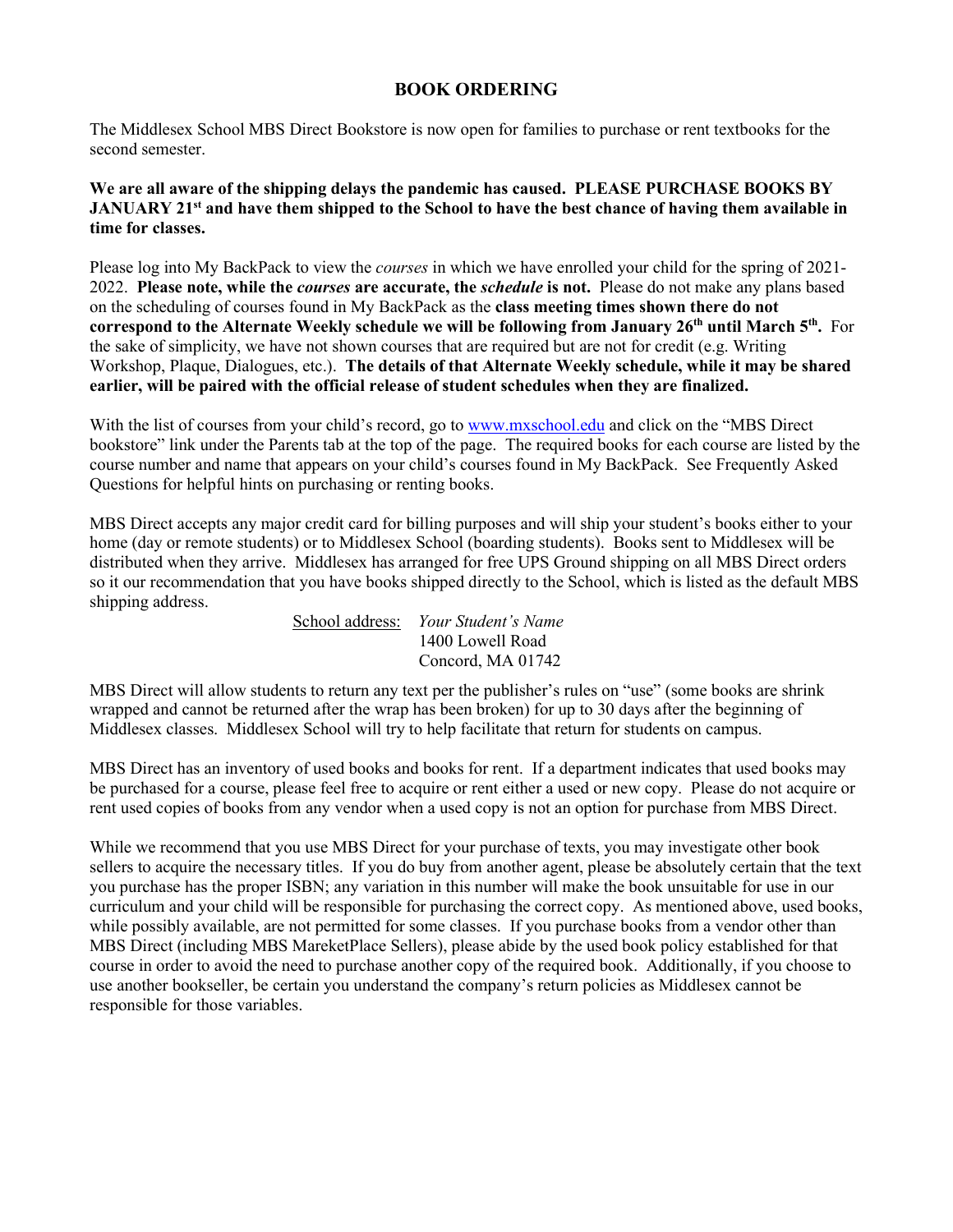# **FAQs**

## **Who establishes and manages my account at MBS Direct?**

*Each family is responsible for creating and managing an individual account on MBS Direct. The only exception to this would be a family whose financial aid package includes books (see below). Students will need to know the account login information (username and password) in order to receive Guaranteed Buyback pricing when selling books back at the end of the school year. We recommend you record these for use in June when buyback happens for the year.*

Username:  $Password$ :

# **What if my financial aid package includes books?**

*We will contact families of students receiving additional financial aid for books and provide separate instructions regarding how to acquire books.*

# **What if I don't have a My BackPack account?**

*You will need to download, fill out, and return the "Parent Portal AUP Form" located on the Business Office section of the [Documents for Parents 2021-2022 page](https://www.mxschool.edu/parents/parents-resources/) of the MX website. Once this form is received, the School will activate your account and forward log-in instructions to the email you have provided. Through My BackPack, parents not only have access to student schedules, but they also have access to student attendance records, the directory, and School account detail activity.*

# **What school supplies should I purchase for my student?**

*Unlike some schools, Middlesex does not create an extensive list of supplies for each student as each course has different requirements. A student may need binders, notebooks, pens, and pencils for classes. If additional supplies are needed, they can purchase them at the on-campus School Store or order them online.*

#### **What is the textbook rental option that is mentioned in the Book Ordering instructions?**

*Rental books may be available for some titles. If this option is available, it will be listed in the purchasing options along with rental duration and return due dates.*

## **As an international family, are there any additional steps I should plan for in ordering my child's books?**

*No. International credit cards are generally accepted by MBS Direct. To minimize shipping delays, we recommend that international families explore local book selling options or ebooks.*

## **What if there are extra books added to a course during the semester that my child needs to acquire?**

*If a teacher notifies a student that a new book is necessary for a course, you or your child will find the book available in the Middlesex MBS Direct bookstore. Ordering will work the same as the initial book order. For personal security, credit card information will not be stored on your account with MBS Direct, so you will need to coordinate the purchase with your child. The book will arrive within a few business days of the order (no additional shipping charges.)*

### **What if there are no books paired with a course?**

*Purchase no books at this time for the course.*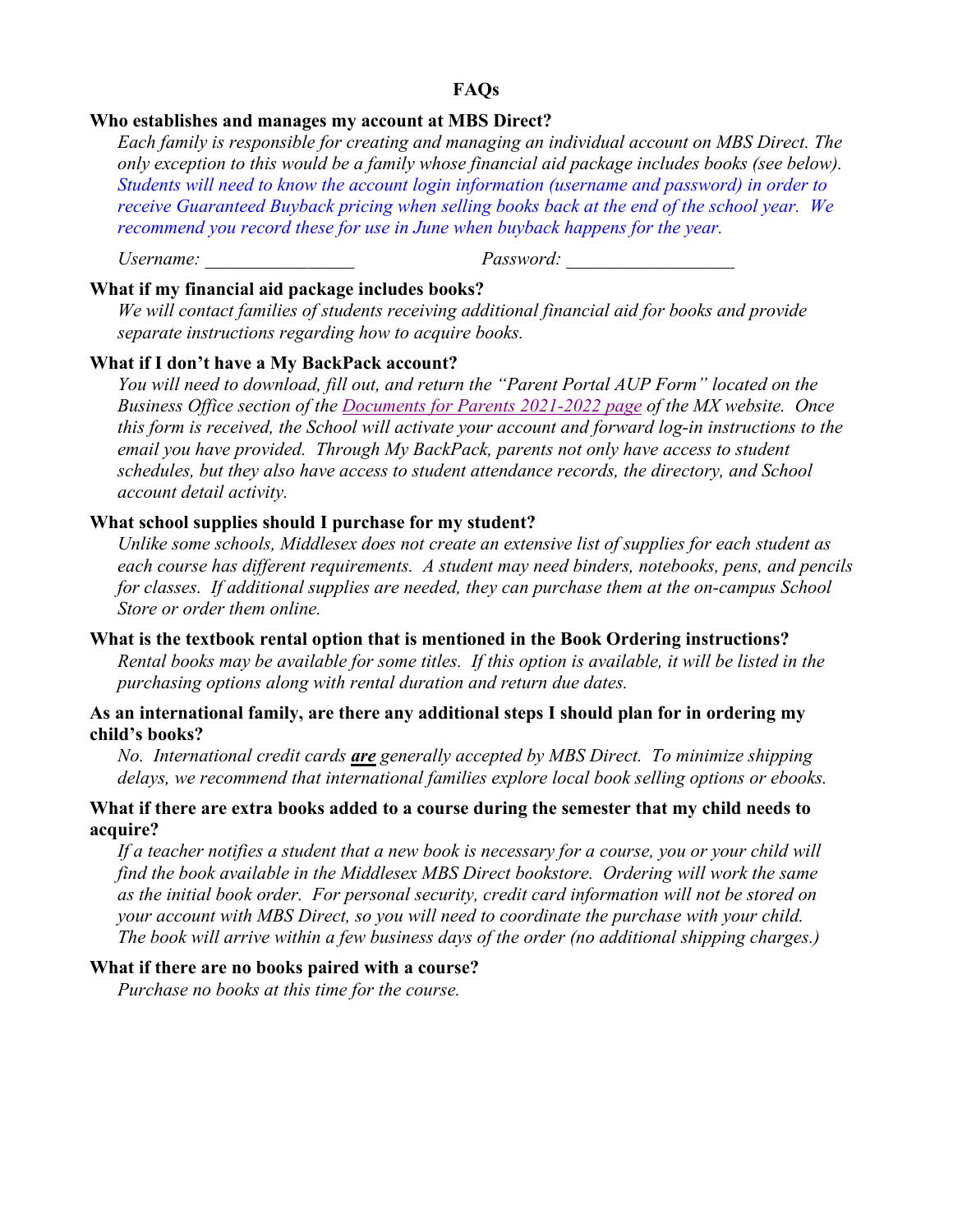# **What if I believe my child is in the wrong course?**

- 1. In cases where a significant change was made to a student's course requests, the student or parent was contacted via email. Please check to see if there is a message explaining the need for the change.
- 2. In cases of senior English courses, many of the courses were oversubscribed or the student's top choices did not fit into the student's program. Some students may find themselves in an English course they did not request. **There will be no changes to senior English sections until Tuesday, January 25<sup>th</sup>.** Please order the books that are paired with the English section in which your child is enrolled and if we are able to make a change at the start of School, we will help facilitate the exchange of books. Please do not call or email to request changes to English courses prior to the start of the second semester.
- 3. If a student changes their mind and would like to request a different course or add an extra course, requests for these changes must be made by the student via email to Dr. Schaeberle  $(mschaeberle@mxschool.edu)$  after Tuesday, January 25<sup>th</sup>.

We have deliberately waived the MBS Direct traditional shipping fee to make sure that the few course changes that might occur in the spring are easily executed. Thus, if you are not entirely certain that a course is the correct one, you may still purchase the book for your child, and we can exchange it if necessary in January.

For MBS Direct site questions, please call MBS Direct at (800)-325-3252. International orders, please call (573)-441-9179.

For My BackPack questions, please contact the technology helpdesk [\(helpdesk@mxschool.edu\)](mailto:helpdesk@mxschool.edu).

To report course placement errors, please contact Michael Schaeberle (mschaeberle@mxschool.edu).